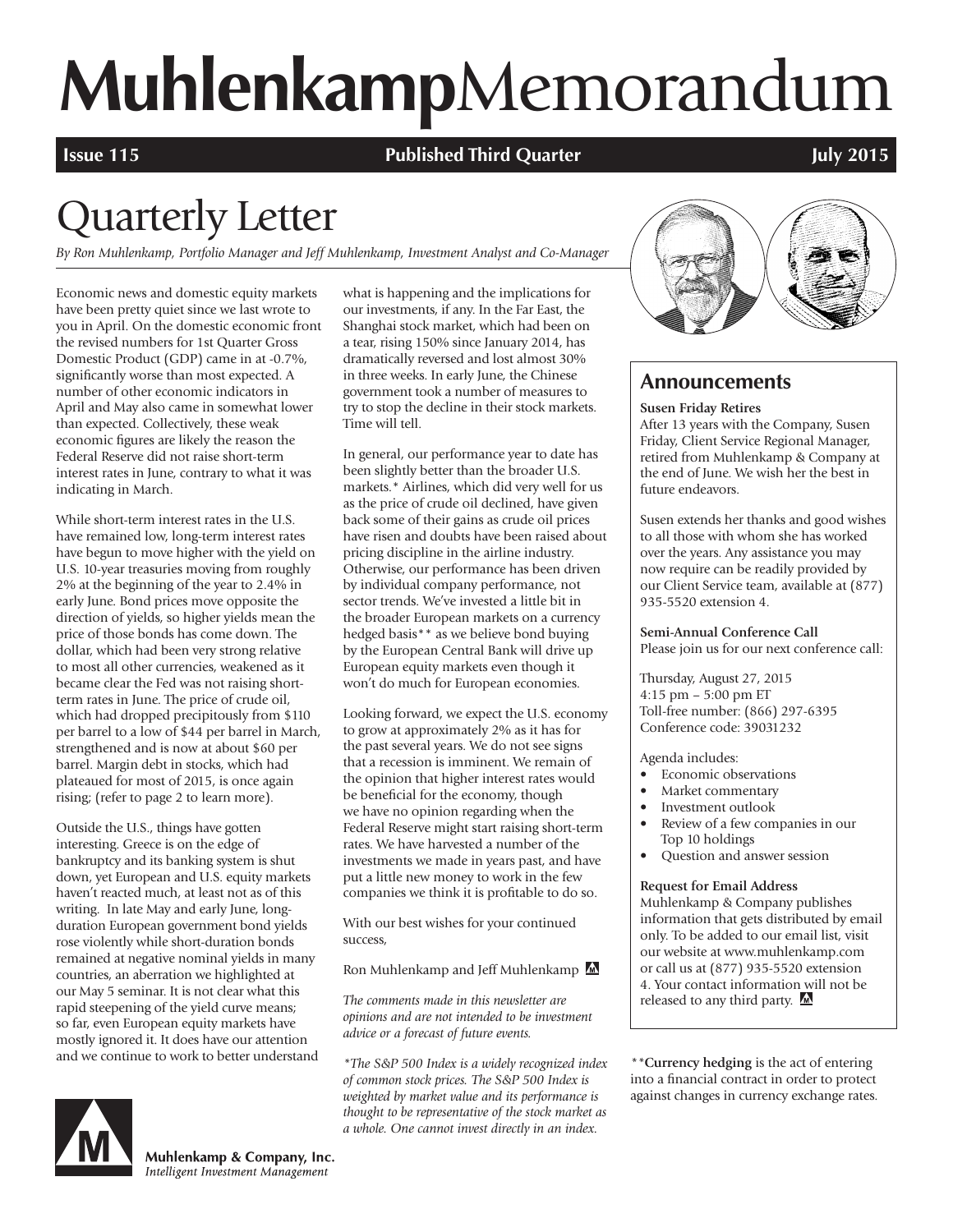### Seminar Study

*After the Great Recession of 2008-09, Ron Muhlenkamp was asked what he would do differently—what he learned from the downturn. A primary observation*  was that "forced selling" drove the market more than expected. These thoughts now influence Ron's considerations as an investment manager and are relevant *to his references to margin debt. Ron addressed this topic at our May 5 investment seminar, and revisits the topic below.*

**August 2000** 

NYSE Investor Credit vs. S&P 500 Index 1992-5/31/15 **Credit Balance calculated as the sum of Free Credit Cash Accour<br>and Credit Balances in Margin Accounts minus Margin Debt** 

Ė

Date

October 2007

**June 2007** 

nvestors Have Negative Credit Balanc

 $Jan-10$ 

Investors Have Positive Credit Balance S&P 500 Index (Right Axis)

#### *What is margin debt and why is it important?*

This chart tracks NYSE (New York Stock Exchange) Investor Credit versus the S&P 500 Index. The line associated with the right axis shows the performance of S&P 500 Index; the solid black areas represent the amounts investors borrow on margin; shaded gray areas represent the net cash investors have in their accounts. As you can see, after the markets moved up as they did in the 1990s, by

August 2000, a lot of people had borrowed a lot of money to buy tech stocks—and they did so "on margin."

\$250,000

\$200,000 \$150,000

\$100,000

\$50,000 \$0

 $-$50,000$ 

 $-$100,000$ 

 $-$150.000$ 

 $-$ \$200.000

 $-$ \$250.000

<u>is</u> ġ

Source: Blog

**2**

Here's what's interesting about borrowing on margin:

Most of you have a mortgage on your home. If you have a fixed-rate mortgage and interest rates change, the bank can't change your rate—and the bank cannot "call it" (require you to pay the balance) early. In a margin account, if your assets drop in price, you must put up more money, or sell some assets. So, borrowing on margin presents a problem if asset prices start to fall. In fact, decreasing prices can cascade, just because people have to sell more assets.

After people accumulate net cash in accounts for a year or two, it tends to be a great time to buy stocks. This occurred in 2003 and 2009.

As you can see from this chart, borrowing on margin increased into 2007, which doesn't look like a great amount relative to other periods. On November 15, 2007, however, there was a change in the accounting rules (FAS 157, "mark-to-market"), which had the effect of forcing banks and insurance companies to sell assets when stock and bond prices declined. The pain continued until mark-to-market enforcement was relieved in March 2009.

This kind of "forced selling" resembles what can occur during a margin call. The



**Tech Bubble** 

We are now back to huge amounts of borrowing on margin. We think it's being heavily driven by low interest rates and has more to do with hedge funds (and companies) borrowing to buy stocks. If interest rates go up a little bit, borrowing on margin gets more expensive. And, if asset prices come down, that big margin can drive the decline mechanically. Normally, markets fall because people get fearful. This chart shows markets can fall, despite an absence of fear. We can get a 5-10% drop in the market at any time, but there is a number…maybe it's 12%, 15%, perhaps, 20%—I don't know at which point margin calls may start to kick in and the selling cascades. The trouble is, this was true three years ago, and two years ago. No one knows whether, or at what level, the next trigger will occur.

*Ron summarized his thoughts about our seminar topic when answering the following questions:* 

#### *Why do you think it's currently a "stock picker's market" and how does that impact your investment decisions?*

Think of a "stock picker's market" this way: If the market were a new car, you'd be paying the sticker price to buy it today—no

incentives and no dealer reductions. We keep looking for bargains (companies "on sale"), but we're not finding many.

 $am-13$ Jan-14 2,500

 $2,000$ 

1,500

1.000

500

 $\overline{\mathbf{0}}$ Jan-15

500  $58$ 

#### Here's why…

We're seeing a decline in companies' growth rates in revenues and earnings per share (EPS) for the broad market (1st quarter 2015 versus 2014). When revenues flatten, companies can usually squeeze out extra earnings for a quarter or two, but it's a limited amount. Add to this mix, a strong U.S. dollar, which hurts companies' profits when sales in foreign currencies are translated back into dollars for accounting purposes. For these reasons, market momentum may reverse.

There are also reasons to believe upward momentum may continue. Savers and investors in both Japan and Europe are being punished with historically low, even negative, interest rates and are looking elsewhere for better returns. If their money comes to the U.S. markets, it could well continue to drive prices up for a time.

There is no clear market direction right now; we are watching closely to see what develops. That's why we think it's a "stock picker's market."

*To learn more, please visit our website to view a video archive of the May 5 investment seminar.*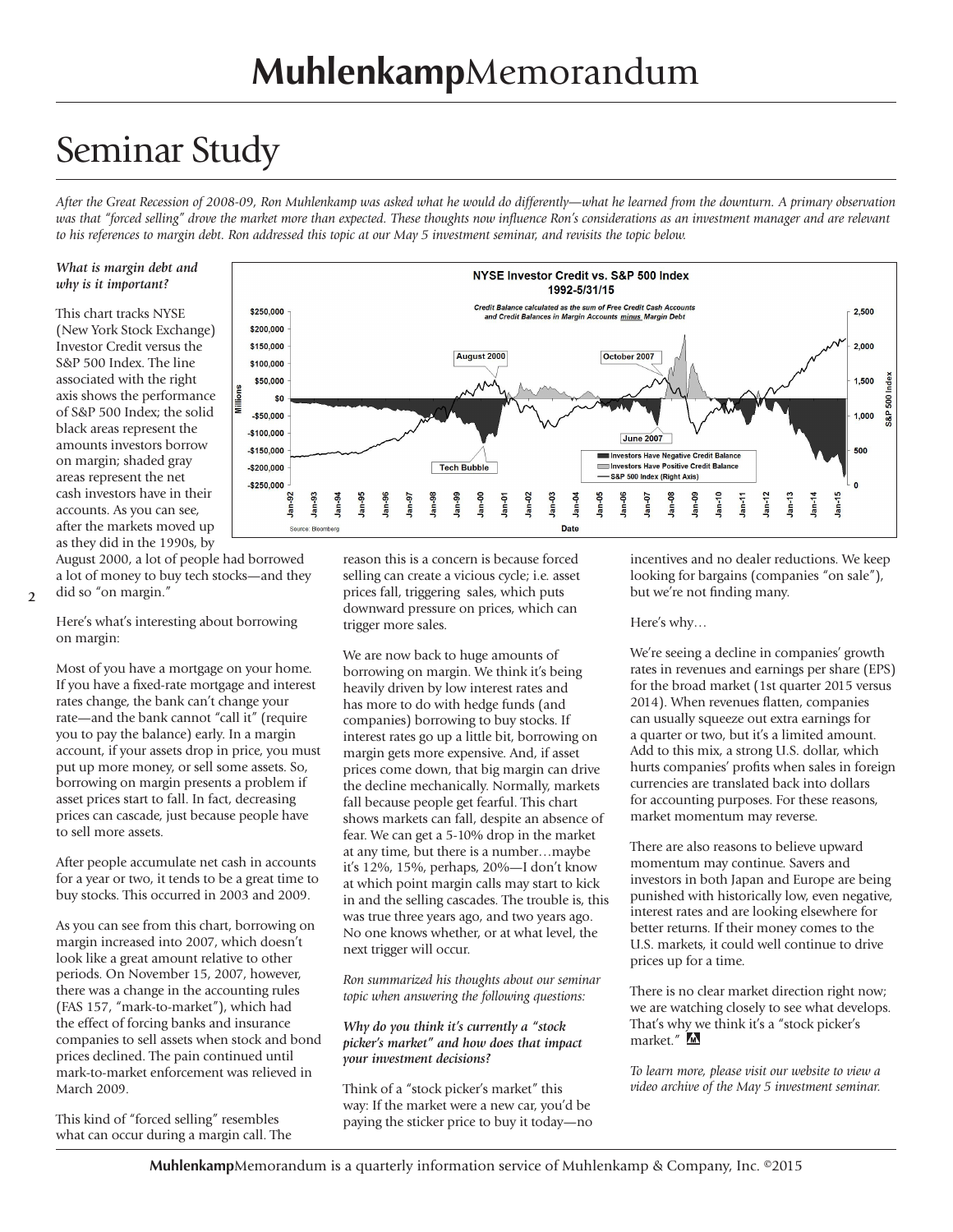### Letter from the President

*By Tony Muhlenkamp*

Passive investing is a way of investing that "doesn't entail any forecasting …the idea is to minimize investing fees and to avoid the adverse consequences of failing to correctly anticipate the future."1 I think of it as a way of implementing the conclusions of the Efficient Market Hypothesis (EMH) and Modern Portfolio Theory (MPT).

EMH is described by Burton Malkiel as "Following the tenets of the EMH—that is, buying and holding a portfolio of broadbased low-cost market index funds—is still the best game in town. Although the market may not always be rational in the short run, it always is over the long haul."2

"MPT is a theory of finance that attempts to maximize portfolio expected return for a given amount of portfolio risk, or equivalently minimize risk for a given level of expected return, by carefully choosing the proportions of various assets … (it) has the aim of selecting a collection of investment assets that has collectively lower risk than any individual asset."3

And both models make sense in theory and can work well in combination. I think a purely passive investment strategy is to keep living expenses for one year in the bank, allocate the rest of your money 50% to the Vanguard Total Stock Market Index and 50% to the Vanguard Total Bond Market Index, and then, rebalance every thirteen months. It's simple, it's rational, and it's consistent.

I just don't know anyone that can do it.

Start with the fact that there are thousands of index funds to choose from. The mere act of choosing WHICH index funds is a "forecast" of sorts, as is deciding how much to invest in each of the index funds you own. Then there's rebalancing, which is taking money from what has gone up recently and adding to what has gone down. Failure to rebalance is "forecasting"(as is holding more money in the bank; as is moving money more often than the once a year needed to rebalance). Anything other than 50/50 is "active" versus "passive" management.

Jared Dillian has a nice take on the problems with passive investing in his article "Ahoy Polloi."4

So why is passive investing so hard to practice? As Dillian says, "everyone chickens out."

I've been reading a history of behavioral economics by Richard Thaler<sup>5</sup> at the same time I'm reading histories of capitalist and conservative thought by Jerry Z Muller.6 Thaler's book is a personal account of events he experienced and witnessed, while Muller is surveying a broad field of thinkers from the last couple of hundred years. Both men illustrate that assuming all people are all rational all the time is a bad idea when creating economic and political models to govern policy making. Thaler refers to this all rational all the time person as "Homo Economicus."

I think assuming all people are all rational all the time is a bad idea when creating investment models as well. The Efficient Market Hypothesis and Modern Portfolio Theory need the same Homo Economicus investor for their models to work. I agree markets are rational in the long haul, but people are emotional ALL THE TIME. I think they are rational in working for their own best interests, but they can be unsure and emotional about what ACTUALLY furthers their own best interest. So, even if the index funds do well over time and in any given year, the index fund investor is still subject to moving money in and out at the wrong times, or not having ENOUGH money in the index when it does well. Having an index fund that does 12% in a year does no good if 90% of your money is in cash earning 0%.

A company called DALBAR publishes a report titled "Quantitative Analysis of Investor Behavior" that "has been measuring the effects of investor decisions to buy, sell and switch into and out of mutual funds over both short- and long-term time frames." The results consistently show that the average investor earns less—in many cases, much less—than mutual fund performance reports would suggest."7 They are trying to quantify the effect that I'm describing. Their technique has come under criticism lately and I don't think their conclusions are definitive, but I do

think the conclusions are illustrative. We can see the same phenomenon



at work when we look at the "Capital Share Transactions" in a mutual fund annual report and put those cash flows alongside the performance table showing returns by calendar year. Money seems to always follow performance, which means the INVESTOR is not getting the same performance as the INVESTMENT.

In the last five years more than \$1 trillion have moved into equity products that track indexes, and \$266 billion have been redeemed from funds run by stock pickers. So there is a lot of money being used to buy indices that had done well lately, without regard to the underlying company fundamentals or economic realities.

We are always concerned when people chase performance (investing in what has done well recently), as this typically results in buying high and selling low. We've seen it before and we expect to see it again, so we are working to take advantage of this trend. We believe there are opportunities for the active manager with a focused discipline to do well in a market being driven by passive investors.

- <sup>1</sup> https://en.wikipedia.org/wiki/Passive\_management
- <sup>2</sup> http://www.forbes.com/sites/quora/2014/06/13/whatdoes-the-efficient-market-hypothesis-have-to-say-aboutasset-bubbles/2/
- <sup>3</sup> https://en.wikipedia.org/wiki/Modern\_portfolio\_theory
- <sup>4</sup> http://www.mauldineconomics.com/the-10th-man/ ahoy-polloi
- <sup>5</sup> http://www.amazon.com/Misbehaving-Behavioral-Economics-Richard-Thaler/dp/0393080943/ ref=sr\_1\_1?ie=UTF8&qid=1435931026&sr=8- 1&keywords=misbehaving
- <sup>6</sup> http://www.amazon.com/s/ref=nb\_sb\_ ss\_c\_0\_14?url=search-alias%3Dstripbooks&field-keyw ords=jerry+z+muller&sprefix=jerry+z+muller%2Caps% 2C174
- <sup>7</sup> http://www.qaib.com/public/freelook. aspx?activeMenu=GLB-1

*An index fund is a type of mutual fund with a portfolio constructed to match or track the components of a market index (e.g. S&P 500).*